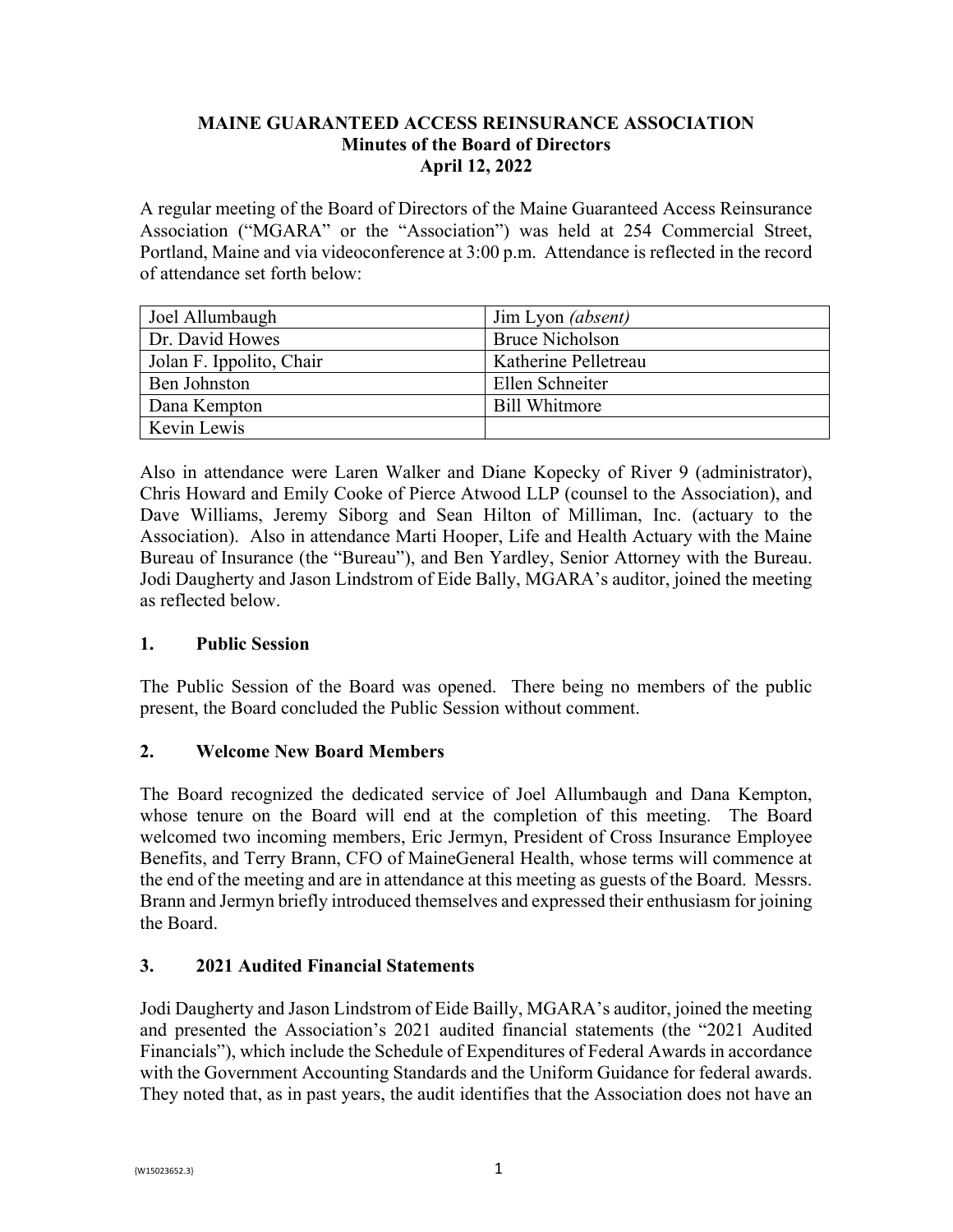internal control system designed to provide for the preparation of the financial statements and related disclosures being audited, and as such, MGARA relies on Eide Bailly to prepare its financial statements and related disclosures. Following brief additional discussion, on a motion duly made and seconded, it was

RESOLVED: To accept the 2021 Audited Financials as presented.

At this time, the representatives of Eide Bailly left the meeting.

# **3. Board Vacancy**

Ms. Ippolito reminded the Board that Geoffrey Shannon has departed Aetna. It was agreed that the Board would follow its typical practice of receiving the carrier's recommendation for a candidate to fill the resulting vacancy and having Ms. Ippolito meet with the proposed candidate and report to the Board for full Board approval.

## **4. Election of Officers**

Ms. Ippolito presented the slate of officers for election. On a motion duly made and seconded, it was

RESOLVED: To elect the following slate of officers:

 Jolan Ippolito – Chair and President Bill Whitmore – Treasurer Chris Howard – Secretary

## **5. Conflict of Interest Disclosure Statement**

Mr. Howard reminded Board members (including the incoming members) to review, execute and return the Conflict of Interest Annual Disclosure Statement, and to contact Mr. Howard with any questions.

## **6. Approval of Minutes**

The Board reviewed the minutes of the February 28, 2022 Board meeting (the "Minutes"). With the correction of two typographical errors noted by Ms. Schneiter, on a motion duly made and seconded, it was

RESOLVED: To approve the Minutes as presented.

## **7. Monthly Operations Report**

Mr. Walker provided the monthly operations report for February 2022. He reminded the Board that MGARA's prospective model ended as of December 31, other than runout claims. He added that there is no incoming claims activity to present, because under the new retrospective model, the first claims are not due to be submitted until April 20. He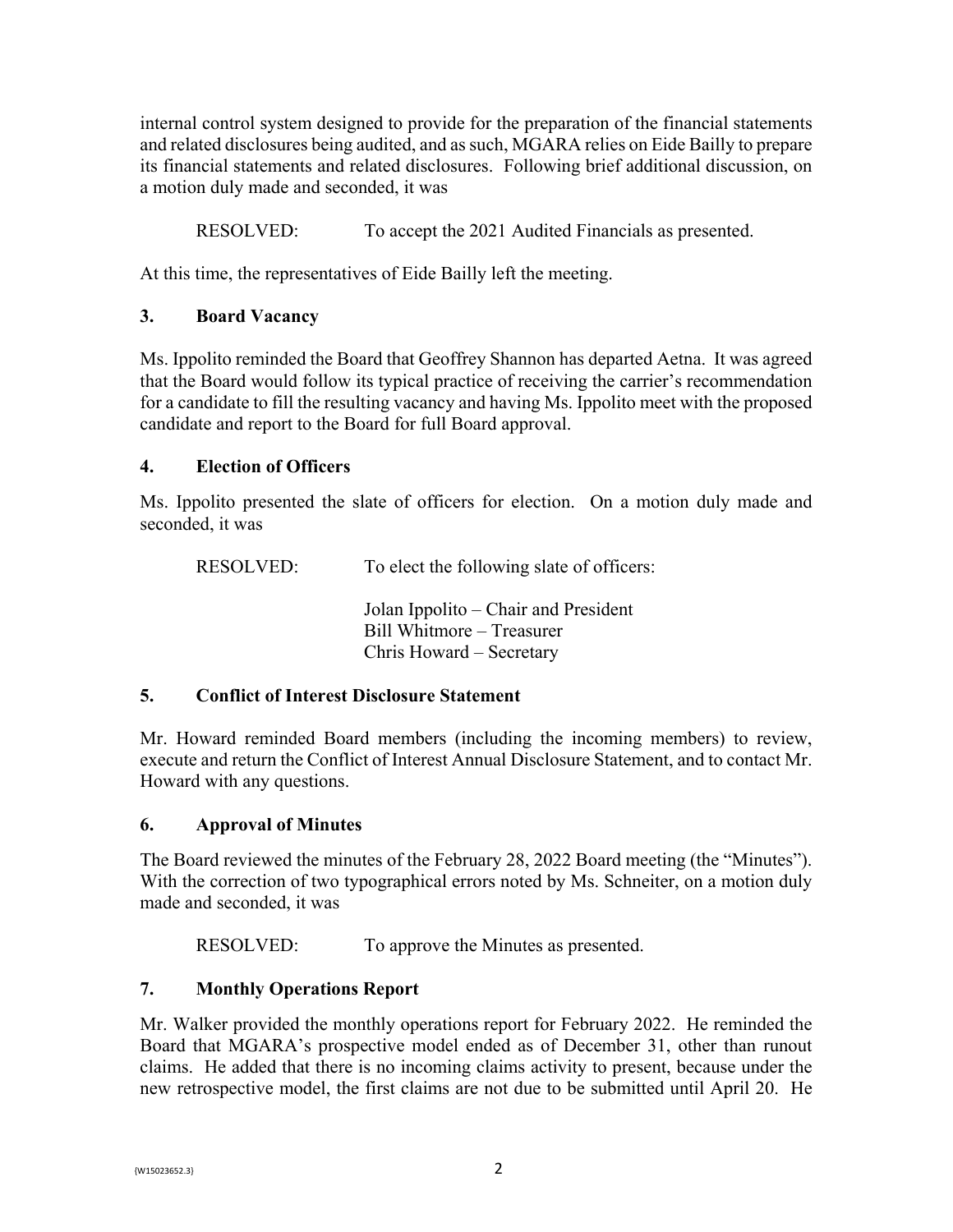noted that the Operations Report shows an investment loss YTD of approximately \$1MM, adding that this of course reflects current market volatility and will remain unrecognized until and unless investments are liquidated.

Mr. Walker noted that Notes 5 and 6 have been added to the monthly financials (Reduction in IBNR for Prospective Program Premiums/Claims) as potentially helpful during the runout of the prospective program.

Finally, Mr. Walker confirmed that thus far, operations under the retrospective model appear to be running smoothly, and that the first claims deadline of April 20 will be the next salient benchmark in the rollout of the retrospective program.

# **8. Report re 1332 Amendment Application Status**

Mr. Howard reported that the Bureau received a confirmation of application completeness from the federal Centers for Medicare and Medicaid Services (CMS) on March 28, and inquired of the Bureau representatives whether the Bureau had received any more recent updates. Mr. Yardley responded that there were no recent updates, but that communication with CMS staff continues to be positive and constructive, recognizing that CMS sees the need to move deliberately given that the proposed market merger would represent something novel.

Ms. Pelletreau inquired about the recent posting of additional data on the Bureau's website in connection with the 1332 Waiver application. The Bureau representatives indicated that this was in response to CMS's request for additional information regarding estimated impact of the market merger versus rates absent the market merger.

Mr. Howard commented that time is now of the essence, given the necessity to the ratesetting process of having clarity about the potential market merger.

## **9. Milliman Report and Discussion regarding 2023 Planning**

Mr. Williams presented Milliman's 2022 and 2023 modelling and 2023 reinsurance thresholds. He emphasized at the outset that the presentation is preliminary and thus not to be shared outside the Board pending finalization. He explained the various key dynamics, assumptions, and variables, including the interface among claims, grant revenue, and surplus targets. A lengthy discussion ensued, in which participants discussed the appropriate balance between promoting certainty in the model while planning around longer-term uncertainty occasioned by pending developments in the insurance market (such as the proposed market merger) and larger global volatility.

Board members agreed that, in order to make a final determination of 2023 reinsurance thresholds, Milliman's analysis should be updated to reflect both a merged and un-merged market in 2023. It was agreed that Milliman would prepare this update and the Board would reconvene the following week to confer.